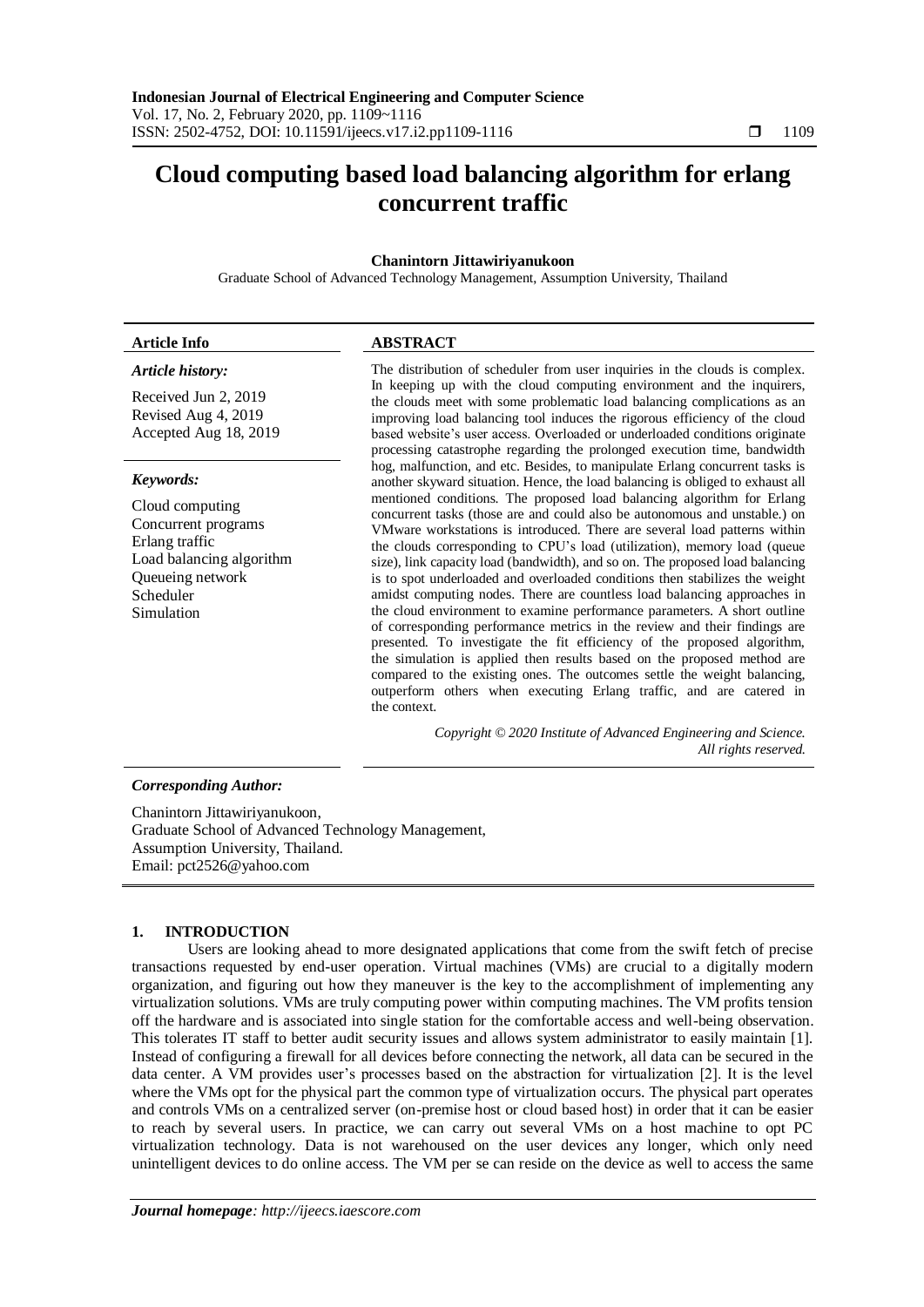information in the clouds. Moreover, VMs can support organizations a security issue. As user devices are kept on the host machine, tolerating IT staff to secure all users at once. This level of security cuts off turnaround time when the attack starts; possibly securing associated transactions. The VM protects by allowing users to steadily access records distantly and rejects security threats from unauthorized devices in the network [3].

*Metzler, et al* [4] present that the noticeable benefit of software test is a harsh inspection of software behaviors. In the case of bulky state spaces of concurrent software and probabilistic scheduler, the test process is slow as well as leads to a huge delay between the utilization and completion of concurrent programs. They outline an innovative approach to verify concurrent software and to reduce the latency. By controlling the execution of concurrent software due to a trivial set of tolerable schedules, verification time is low. The evaluation based on benchmark software confirms that the overhead due to execution time is practical to existing theoretical frameworks. Another article treats a memory for concurrent software by restricting the abstraction level [5]. *Hanxleden, et al* [6] mention that the synchronous language confirms fixed concurrency but the cost of restrictions on concurrent programs is considered whether it is constructive or valid. The serial C language and Java script provide an intuitive programming model but give no guarantee to fixed concurrent programs. They investigate classes of shared accesses, define serial set of tolerable scheduling as a picture of "*free scheduler*", then stem the concept of serial productiveness, and apply a priority to the scheduling algorithm for evaluating software efficiency. *Liang and Feng* [7] describe an existing research on verifying concurrent tasks only focuses on certainty, e.g., linearization or correctness. These things are challenging to verify as they tolerate the progress of a single thread to another based on the unweighted scheduler. The authors propose new program logic with guarantee for testing linearization then progressing concurrent tasks under fair scheduler. Finally, they apply the program logic to verify deadlockfree algorithm for instance queue locks or coupling lock.

The verification of concurrent applications written in low-level languages is introduced by [8]. The verification solves the state-space explosion problem due to multiple threads execution. Bounded Model Checking (BMC) cannot iron out the problem as such in practice. In this research, the authors propose a method to conquer the constraint of the state-space used in the BMC technique. They apply underestimations of lazy demand-driven improvement and data flow of shared memory. They also have implemented a prototype to evaluate potential performance metrics. Articles on load balancing in the cloud computing environment are outlined in [9, 10].

To distribute the workload on the distributed processors is important. It is supporting divides and conquers procedure, which is the cost-effective scheme for load balancing complications. Load balancing becomes the main issue for scheduler in Cloud computing system. The authors [11] propose algorithm based on optimization techniques such as min-max and max-max schemes and apply for FCC network. Performance metrics such as speedup and utilization are collected. Results based on the proposed algorithm show better in comparison to existing work under several conditions. Nevertheless, the load balancing algorithm in clouds is a subject which needs novel schemes to deal with several modifications. Further, there are load balancing schemes, such as Throttle, Leaky bucket, and Round Robin [12] in order to maximize the proficiency of cloud computing system.

Concurrent software with particular structures such as probabilistic behavior and synchronization makes the verification intricate. *Sahoo and Ray* [13] find several kinds of concurrent weaknesses. The authors apply a mechanism called Symbolic Path Finder (SPF) which is an improvement of Java Path Finder (JPF) for concurrency verification. SPF checks concurrent weaknesses such as race condition, deadlock, etc. The proposed SPF also engenders execution tree of the source code for verification case. The verification points out the type of defects in the given code. *Sergey, et al* [14] propose a test tool based on Fine-grained Concurrent Separation Logic (FCSL). It is a program-logic for testing software characteristics such as threads spawning and higher-order functions. By considering a deterministic concurrent program, based on restricted commutation and the state space, FCSL can test a number of concurrent software through proofs about libraries in a local thread, reuse and scalability. A framework for stationary synthesis of fixed concurrency control of the parallel system is presented in [15]. The algorithm familiarizes synchronization that converts the software into a deterministic one by calculating a local thread order to assure determinism and preserve the termination. The synthesis algorithm based on two abstraction levels, memory and thread abstractions, records the array access. *Hawkins, et al* [16] explain a method for synthesizing concurrent data representations. The compiler takes the input software with concurrency and synthesizes a representation of the threads as sets of data structures and an attainment of locks to coordinate concurrent level. The results support the deadlock-free operation.

The focus of the paper is to consider the efficiency of load balancer with Erlang concurrent programs using a simulation [17]. In the research, features of the Erlang concurrent traffic is deliberated in the Section 3. In order to leverage the Erlang concurrent traffic, the proposed load balancing algorithm is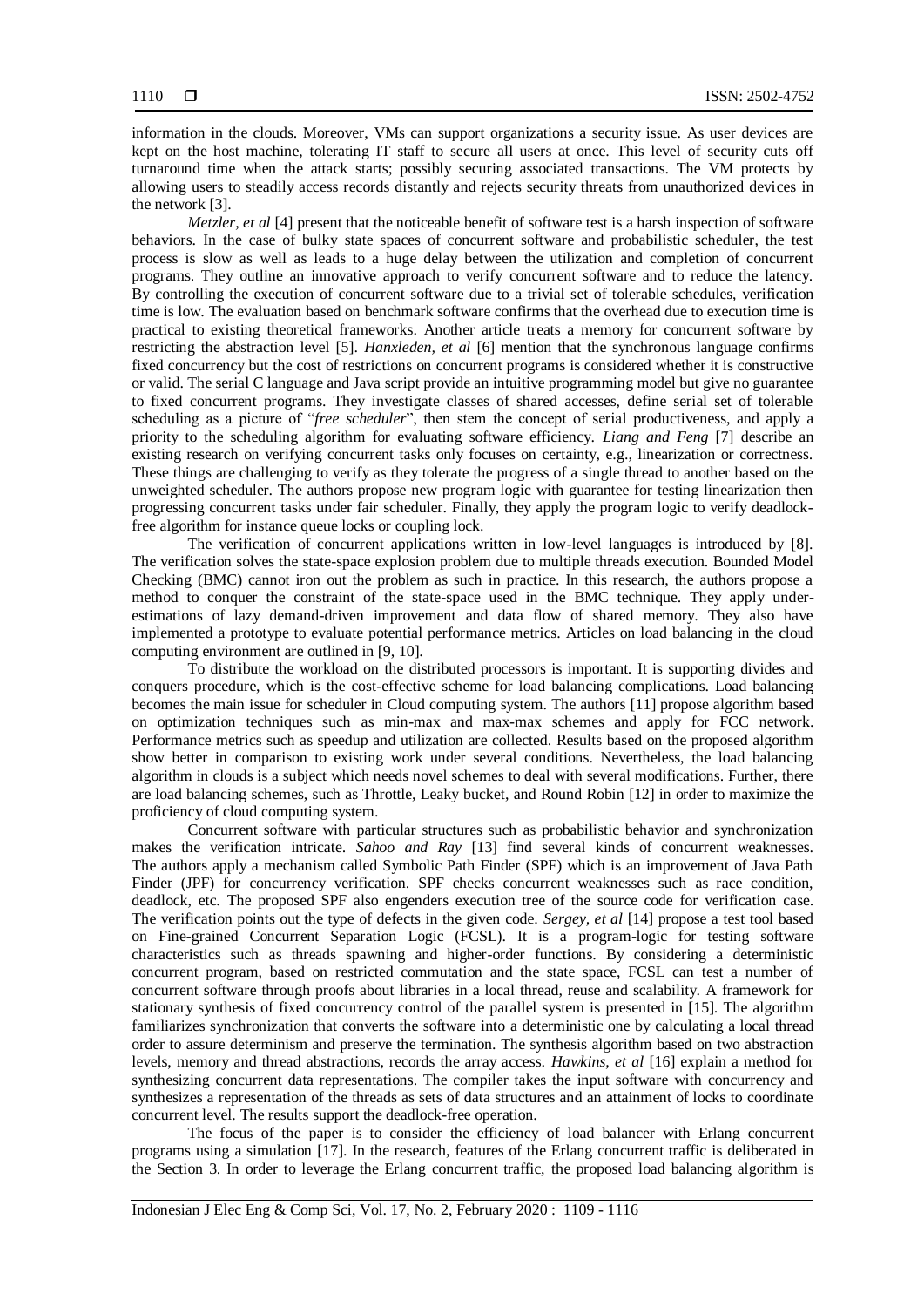presented then results are validated in terms of the correctness and effectiveness by comparing to results from other algorithms. Furthermore, other performance metrices are displayed.

#### **2. LITERATURES REVIEW**

Single thread is a simple part of CPU's utilization. Multithread is a processing pattern that tolerates a process to run various code fragments (threads) concurrently within the "environment" of the process. A thread like the media player starts its one thread for handling a clip while another thread for uploading a new media for a different user. Multithread manages its execution by several independent users, or various requests from a single user by avoiding the software duplication. The up-to-date OS such as Microsoft Windows manages multitasking environment through concurrent process [18]. In multitasking, the processing is the concurrent execution. New task repeats prior to the finishing process of others, without awaiting others to complete. The multitasking takes parallel processing simultaneously, rather than opting sequential fashion. Multitasking is also a common feature of the up-to-date operating systems. It takes a benefit of computer resources; while software waits for I/O cycle to complete, the CPU avails for other processes of the same. In a time-sharing scheme, distinct processes run on a single CPU while the only processor is offering users by multitasking through multiple threads.

However, the unstable concurrency results a performance pressure on load balancing challenges. Dynamic load balancing algorithm is outlined to lower the response time for virtual machines in cloud systems [19]. Not to mention Erlang distributed traffic roots lengthy problems such as load imbalance and linearizability. Load imbalance for real-time traffic is characterized and demonstrated in [20]. Furthermore, concurrency also creates prolonged scheduling problems in the distributed network [21]. Hence, the study in this paper involves with distributed system of unstable Erlang concurrent traffic, especially presents how to shape Erlang concurrent tasks then balance the load regarding storage control. The proposed algorithm manages the Erlang traffic to fit the capacity of individual computing center. The previous three algorithms such as the Least Utilization (LU), the Cyclic Manner (CM) and the Least Load (LL) are benchmarked for the validation of the proposed algorithm. Experimental results based on simulation tool are summarized to inspect the effectiveness of the proposed algorithm. The remaining of the paper is organized as follows. In next section, a review about the characteristic of Erlang traffic is discussed. Section 4 explains how to balance the load based on previous algorithm and the proposed algorithm. Section 5 displays the summary of simulation results and the subsequent section includes the conclusion.

### **3. ERLANG CONCURRENT TRAFFIC**

The reason for centering on Erlang function instead of others is Erlang's capacity to leverage distributed programming and concurrency. Concurrency means programs that can accommodate various threads of execution simultaneously. For instance, modern operating systems offer the user to run a spreadsheet, a word processor, a mail client, and other jobs all executing at the same time. Each CPU in the computing environment is controlling one job (or thread) at a time, but it switches between the threads at rate that it provides the impression of executing them all simultaneously. It is practical to design parallel processing in an Erlang fashion and to tolerate these jobs to communicate with each other. In Erlang distribution, the thread of execution refers to a process. The "*process*" is called when the threads of execution are independent with each other. The key determination is to schedule concurrent tasks to the VMs according to flexible time which involves in discovering a correct sequence where concurrent tasks are manipulated under program logic constraints [22]. The scheduler of cloud computing is a threat. To keep up with the threat the number of effective scheduling algorithms is reviewed. It targets at a scheduler for handing over users' concurrent tasks. The greedy algorithm is presented for the VM data migration from a data center to others. VMs within a cluster are set with priority which lessens the migration time. Then it is simulated and results point out that the link bandwidth is significant parameter in the migration [23].

This section defines the experimental feature of the unstable current software. The primary application software enters the "*split*" node for a number of isolated concurrency. The arrival time follows Erlang distribution. The computing power includes so called parallel processors. The primary software enters the "*split*" node at no latency, but will be partitioned into a number of specified concurrency. The fragmented software from the corresponding primary one are called *relatives*. All relatives attend parallel processors at once after visiting the balancer. It is entirely isolated relatives, excluding the queue's effect while waiting for parallel services. The service time of all fragmented ones follows the exponential distribution. If a relative completes the execution, it emerges the "*join*" node to wait until reuniting for all relatives as shown in Figure 1. After all relatives' reunion, they once fuse into the primary software and stamp the synchronization to proceed to another round. The time interval from appearing at the "*split*" node to the completion of fusion

*Cloud computing based load balancing algorithm for erlang concurrent… (Chanintorn Jittawiriyanukoon)*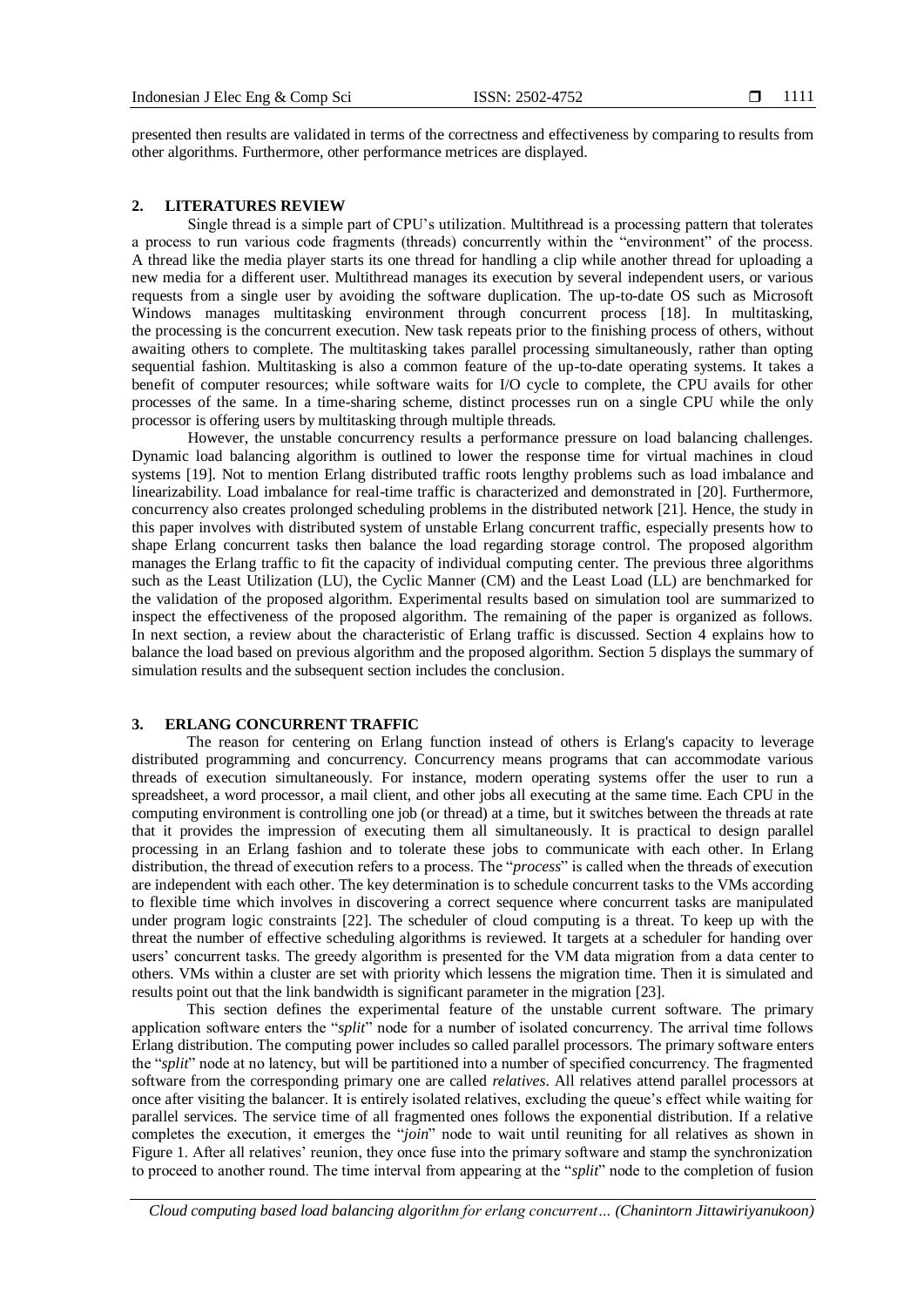(1)

refers to a cycle or the expectancy. If the software  $(S_m)$  is fragmented in the "*split*" into  $s_{mn}$  relatives then it develops the concurrency (s*mn*) throughout the cycle. The concurrency s*mn* alters in each cycle after the fusion. The matrix of any software  $(S_m)$  contains a row of cyclical concurrency figure is denoted in (1). The  $S_m$ matrix is a deterministic set. A component  $s_{ij}$  is set of the unstable concurrency whenever  $\{s_i \geq 0, 1 \leq i \leq m\}$ ;  $1 \leq j \leq n$ *}.* An example of matrix for two software (S<sub>*I*</sub> and S<sub>2</sub>), where S<sub>*I*</sub>=[1 2 1] and S<sub>2</sub>=[0 4 0] is shown in Figure 2.

$$
\begin{bmatrix} S_1 \\ S_2 \\ M \\ S_m \end{bmatrix} = \begin{bmatrix} s_{11} & s_{12} & \Lambda & s_{1n} \\ s_{21} & s_{22} & \Lambda & s_{2n} \\ M & M & O & M \\ s_{m1} & s_{m2} & \Lambda & s_{mn} \end{bmatrix}
$$





Figure 1. The experimental model Figure 2. Example of unstable software

## **4. CLASSIFICATION OF LOAD BALANCING ALGORITHMS**

The overloading of the computing nodes is not only occurring to data centers, but it also arises to the corporate servers which have a substantial number of users. It is thus a gigantic problem for huge organization and many corporate. However, there is a solution for such problem which is defined as a fancy word "*load balancing*". Load balancer is an excellent mechanism applied for improving the total capacity of the computing node by allocating the loads across the several servers. In general, databases, software access, web traffic, and other things, which exhibit the weighty loads opt the load balancer application to handle the users with no disruption. In case of the single server for everything, the computing machine ends up in sluggish processing of the users request or becomes an unable response, which is not acceptable in the reallife process of the e-commerce site. Although, in regular days the servers are adequate to serve all the user requests, but sometimes the traffic goes beyond the prediction. It thus results that servers battle to react all queries, and users experience delayed loading matter. Finally, the server cannot take any longer user requests for the services which affect corporate revenue and sales. Not to mention it strikes the organization reputation among the users. In this case a load balancer for web servers will be the only solution. To diminish this sort of complications, the load balancing approach on the cloud network is significant. To apply load balancer, at least one or more attached to servers can resolve which server it allocates the requests for further process.

#### **4.1. Least Utilization (LU)**

The load balancer alleviates the user requests in the fashion that it shapes the traffic load. The LU algorithm [24] sets a selection criterion for the data center with the largest remaining unused capacity and shapes the load into a dispatch of packets in the cloud network. In this algorithm the load balancer allocates queries for the data center it scans fully until the data center with the lowest utilization factor is found. The LU is also to manage the metered-usage of any centers to avoid going beyond the limit and to prevent an extra charge.

#### **4.2. Cyclic Manner (CM)**

It is the humblest algorithm that makes use of the notion of time slices. Here the time is distributed into several slices, each node representing the data centers is specified a particular time interval and the node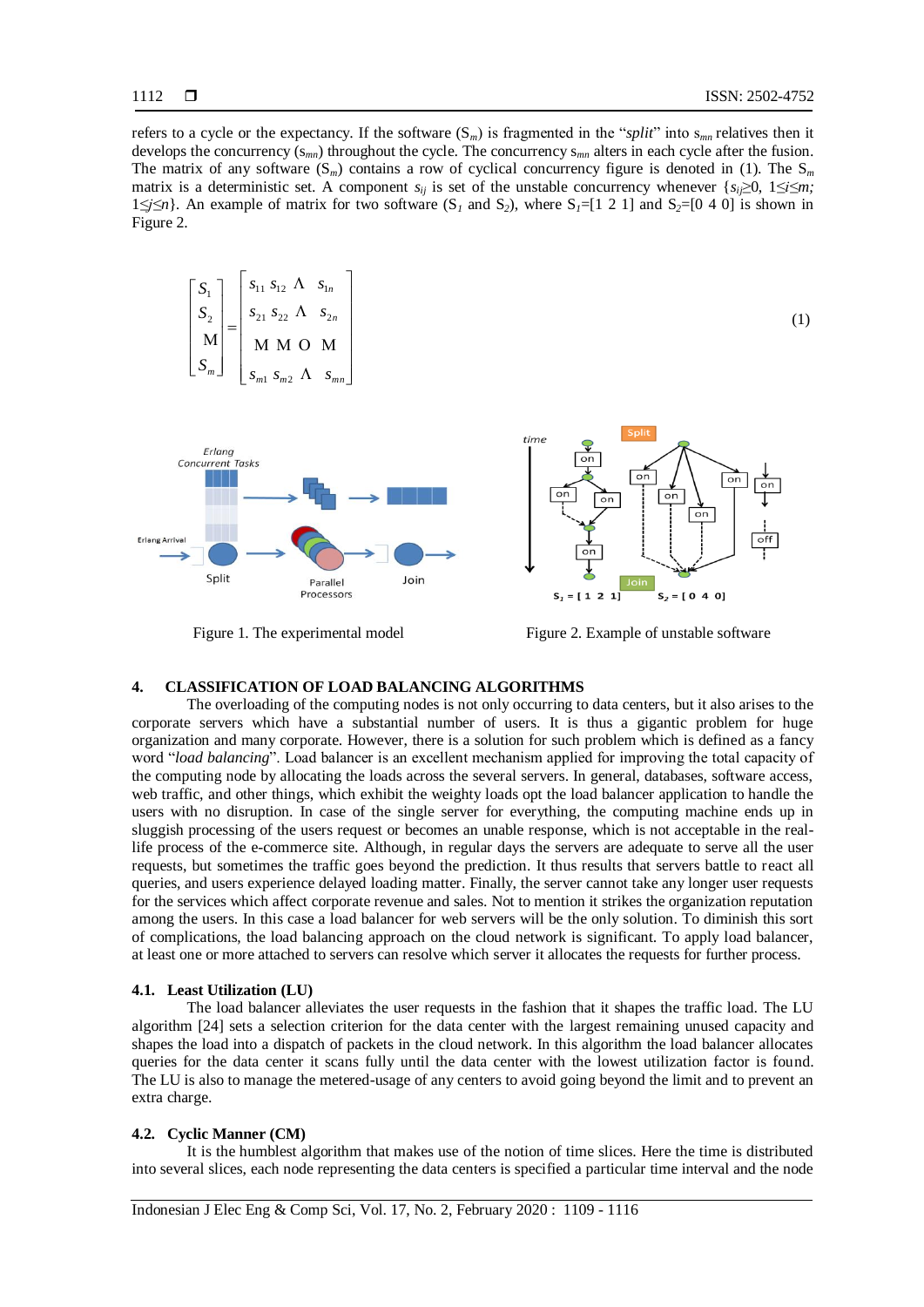executes its tasks. The cloud network resources are given to the users based on this time slot. In cyclic manner [25], if the time slot is large enough then the algorithm is exactly identical to the first-in-first-out discipline. It is the commonly used and fairest algorithm, as it is simple to apply and there is no priority concern, only an FIFO scheduling and a time interval for the resources.

#### **4.3. Least Load (LL)**

The LL algorithm [26] is needed algorithm for the load balancer. The algorithm directs cloud network traffic to the data center with the least number of active loads. The load balancer always keeps observing the loads. The LL algorithm dispatches all tasks across the cloud network and guarantees that no computing nodes are underloaded, overloaded or idle. It is one of the dynamic scheduling algorithms as it needs to count the amount of current loads for all computing nodes. The load balancer observes the load of each data center, decreases the figure when a task is taken out of the buffer, and increases the number as the new task arrives.

### **4.4. Proposed Algorithm (PR)**

The proposed algorithm executes the designated unstable software which is spawned into  $S_{mn}$ concurrent tasks in the "*split*" node. The load and utilization are monitored to confirm tasks dispatch in each and every computation steps. To find the best-fit sub-solution (*local*) in each step, the proposed algorithm looks into the sub-solution results from that step. The decision is then finalized using the narrowest gap between the *Smn* and the sub-solution. This reveals an overall (*global*) result to accomplish the best-fit consequence of a goal. It is a mechanism of picturing a single step ahead. The proposed algorithm obliges straightforward rule when it computes all sub-solutions at each fractional step which leads the cost of computation to *O*(*mn*). The proposed algorithm is summarized in Figure 3.

| <b>Proposed Algorithm (PR)</b>                                                                                              |  |  |  |  |  |
|-----------------------------------------------------------------------------------------------------------------------------|--|--|--|--|--|
| <b>Require:</b> Concurrency matrix [S] with $m$ rows and $n$ columns                                                        |  |  |  |  |  |
| <b>Ensure</b> : A=all candidates in each computation step= $\{A_1^t, , A_v^t\}$ ,                                           |  |  |  |  |  |
| $B_v^t$ =load amount in step y, $U_v^t$ =utilization factor in step y,                                                      |  |  |  |  |  |
| $O_v^t$ =specific candidates in step y, P <sub>r</sub> =a premium solution where                                            |  |  |  |  |  |
| $P_r(A_v) \geq 0$ and $A_v \in A^t$                                                                                         |  |  |  |  |  |
|                                                                                                                             |  |  |  |  |  |
| for $J=1$ to n do                                                                                                           |  |  |  |  |  |
| $0_v^t \leftarrow 0$                                                                                                        |  |  |  |  |  |
| for $k=1$ to y /** All candidate seats **/                                                                                  |  |  |  |  |  |
| $A_k = w_l^* U_k^t + w_2^* B_k^t$                                                                                           |  |  |  |  |  |
| $\frac{1}{2}$ $\frac{1}{2}$ $\frac{1}{2}$ $\frac{1}{2}$ and $\frac{1}{2}$ are two weighted values used to find out the load |  |  |  |  |  |
| figure and utilization $**/$                                                                                                |  |  |  |  |  |
| <i>F</i> =arg $max_{A_v \in A^t} P_r(A_k)$                                                                                  |  |  |  |  |  |
| /** Solution F corresponding to $U_y$ and $B_y$ **/                                                                         |  |  |  |  |  |
| end for                                                                                                                     |  |  |  |  |  |
|                                                                                                                             |  |  |  |  |  |
| for $r=1$ to m                                                                                                              |  |  |  |  |  |
| $\frac{1}{2}$ Select the concurrent task to fit the computing node $\frac{1}{2}$                                            |  |  |  |  |  |
| $\Delta_r = F - S_{ri}$                                                                                                     |  |  |  |  |  |
| If $\Delta_r \geq 0$ then                                                                                                   |  |  |  |  |  |
| $O_y^t$ =arg min <sub>A<sub>v</sub>∈A<sup>t</sup></sub> ( $\Delta_1, \Delta_2, \Delta_3, , \Delta_m$ )                      |  |  |  |  |  |
| ** Update new best for this step **/                                                                                        |  |  |  |  |  |
| end if                                                                                                                      |  |  |  |  |  |
| end for                                                                                                                     |  |  |  |  |  |
| Return $O_v^t$                                                                                                              |  |  |  |  |  |
| end for                                                                                                                     |  |  |  |  |  |

Figure 3. Proposed algorithm

Figure 4 depicts a typical load balancing design used in cloud computing system where the balancer stabilizes the load following these classical four phases: a) Collects incoming inquiries (Erlang traffic) from multiple users b) The "*split*" node spawns incoming requests from users into various concurrent tasks and forms a queue c) Checks the current load status of the computing nodes (data centers) in the cloud from time to time using a daemon software and d) Employs a balancer algorithm to choose proper node.

*Cloud computing based load balancing algorithm for erlang concurrent… (Chanintorn Jittawiriyanukoon)*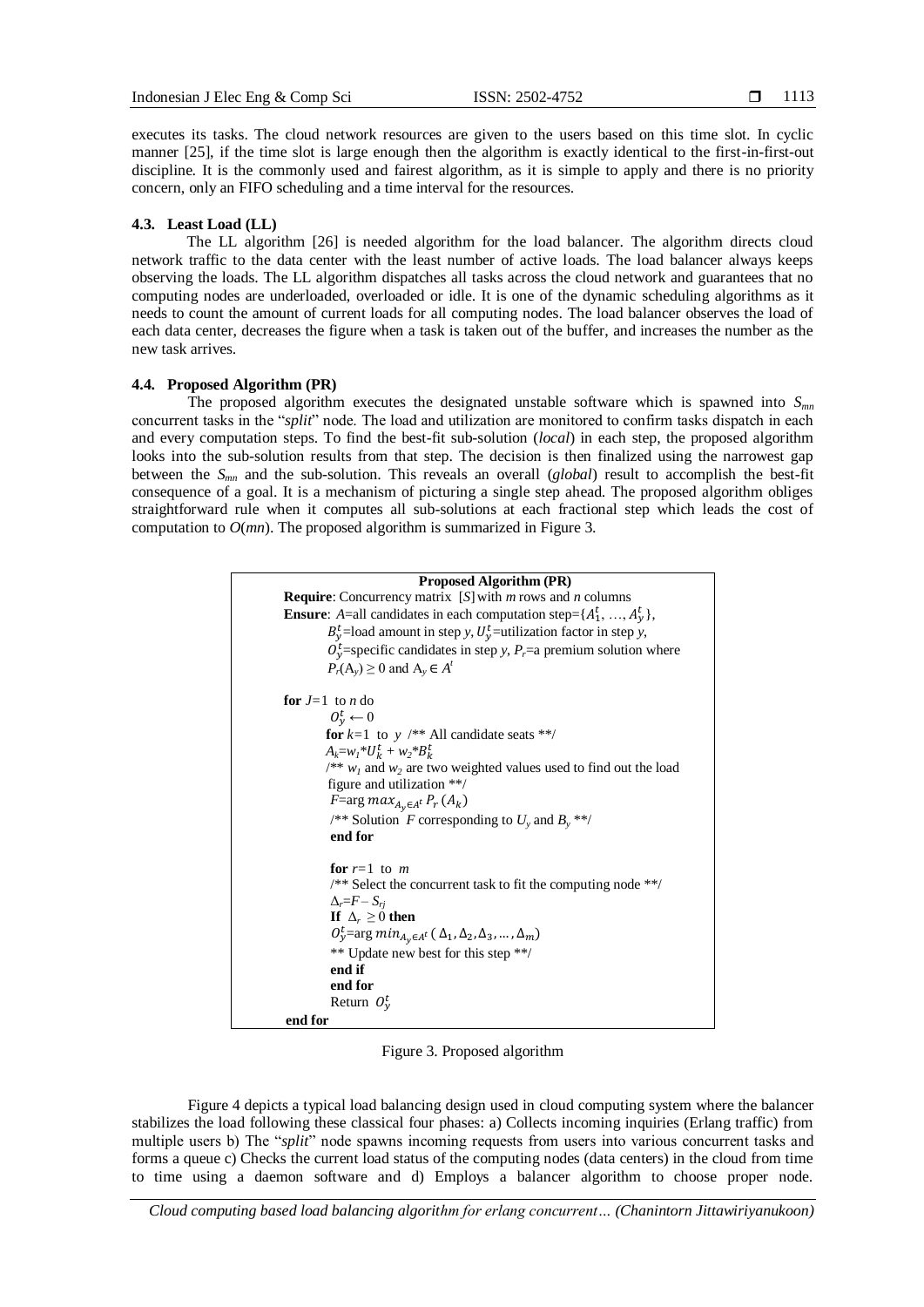The complicated computing systems route millions of packets in a second. The huge traffic as such must be dispatched proficiently among the available computing nodes in order that the nodes can leverage them efficiently without any impacts on users. Hence, key advantages of the balancer are helping in managing and controlling Erlang traffic, raising the computing node's utilization, balancing the load based on node capacity, improving the availability and lowering over-provision of the network infrastructure. The aim of cloud architectures is to provide speedy elasticity then whatever the application is clouds have to meet ondemand services of the user.



Figure 4. Proposed architecture

#### **5. RESULTS AND ANALYSIS**

In cloud environment, concurrent tasks designate the resources on data centers. If a task occupies the resource at any specified time, other tasks must wait in queue. Systems as such can be modeled with the queuing network. Queuing concept helps shape the time that tasks expend in various queue networks [27]. The open queuing network allows software to enter the environment at a "*split*" and leave at a "*join*" as shown in Figure 5. These "*split*" and balancer nodes take no service time. Queue discipline for all nodes is identical to FIFO basis. Servers 1 to 4 represent data center nodes with equal branching probability. The program-dependent service time functions for the data centers 1 and 2 follow the exponential distribution with mean of 1, 2, 3, and 4 seconds for four software  $(S_1, S_2, S_3, \text{ and } S_4)$  respectively. They detect exponential function with mean of 2, 4, 6, and 8 seconds for the data centers 3 and 4. The software arrival rate at the "*split*" expects Erlang-2 function with mean of two in a second.

Erlang concurrent load from four sources for balancing experiment is specified in (2). The simulation [17] runs and shows analytical parameters (such as mean queue length (MQL), throughput (THR), mean waiting time in queue (MWT), utilization (UTL), etc.).

|         | $\begin{bmatrix} S_1 \end{bmatrix}$ 22678 |     |
|---------|-------------------------------------------|-----|
| $ S_2 $ | 02120                                     | (2) |
| $ S_3 $ | 72641                                     |     |
|         | $\lfloor S_4 \rfloor$ 01068               |     |

The simulation results are summarized in Table 1 to 4. The performance metrics of these 4 algorithms with Erlang concurrent software on the cloud environment: (a) the least utilization, (b) the cyclic manner, (c) the least load, and (d) the proposed algorithms are enumerated in these tables. Erlang concurrent software is designed to meet the resource capacity on cloud environments and to help achieve the software speed-up. However, these LU, CM, and LL algorithms do not balance the load as the range figures of Erlang traffic load are 60.7, 72.26, and 58.95 as depicted in Table 1, 2, and 3, respectively. The proposed algorithm shown in Table 4 gives the lowest figure of load range  $(=14.94)$  and balances the load better than other algorithms, particularly in the heterogeneous resources (four data centers). It is because traditional algorithms (static scheduler algorithms) have not taken any considerations about the current situation, data center capacities, and the queue lengths. It allocates the concurrent jobs to the data center lists one after another in a simple manner.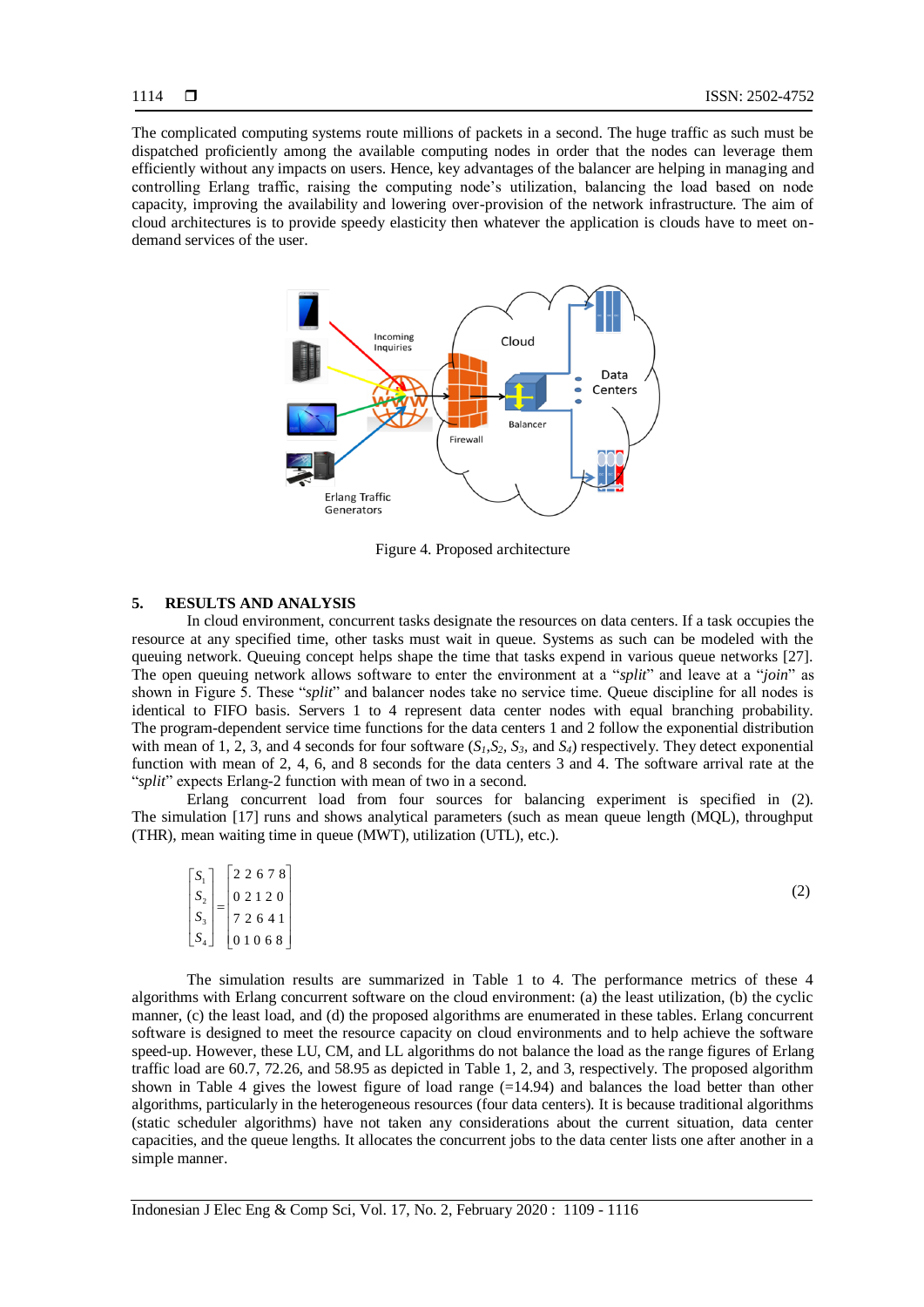

Figure 5. Simulation model

| Table 1. Load Balancing Simulation Results |  |
|--------------------------------------------|--|
|--------------------------------------------|--|

| based on LU            |                                  |      |      |      |  |  |  |
|------------------------|----------------------------------|------|------|------|--|--|--|
| Least Utilization (LU) |                                  |      |      |      |  |  |  |
| Server                 | <b>MWT</b><br>UTL.<br>MOL<br>THR |      |      |      |  |  |  |
|                        | 43.1                             | 0.42 | 67   | 1.0  |  |  |  |
| 2                      | 19.9                             | 0.38 | 32.8 | 0.97 |  |  |  |
| 3                      | 80.6                             | 0.17 | 59.8 | 1.0  |  |  |  |
|                        | 76.5                             | 0.21 | 58.9 | 1.0  |  |  |  |
| Load range             | 60.7                             |      |      |      |  |  |  |

| Table 2. Load Balancing Simulation Results |  |
|--------------------------------------------|--|
|--------------------------------------------|--|

| based on CM                               |       |      |       |      |  |  |
|-------------------------------------------|-------|------|-------|------|--|--|
| Cyclic Manner (CM)                        |       |      |       |      |  |  |
| MOL<br><b>MWT</b><br>UTL<br>THR<br>Server |       |      |       |      |  |  |
|                                           | 10.6  | 0.4  | 20.3  | 0.99 |  |  |
| 2                                         | 25.42 | 0.4  | 40.2  | 0.99 |  |  |
| 3                                         | 77    | 0.19 | 54.5  | 1.0  |  |  |
|                                           | 82.86 | 0.21 | 64.18 | 1.0  |  |  |
| Load range                                | 72.26 |      |       |      |  |  |

|  |  | Table 3. Load Balancing Simulation Results |  |
|--|--|--------------------------------------------|--|
|  |  |                                            |  |

| based on LL                        |       |      |       |     |  |  |
|------------------------------------|-------|------|-------|-----|--|--|
| Least Load (LL)                    |       |      |       |     |  |  |
| MWT<br>MOL<br>UTL<br>THR<br>Server |       |      |       |     |  |  |
|                                    | 33.05 | 0.38 | 52.65 | 1.0 |  |  |
| $\mathcal{D}_{\mathcal{A}}$        | 39    | 0.33 | 61.16 | 1.0 |  |  |
| 3                                  | 92    | 0.14 | 38.45 | 1.0 |  |  |
|                                    | 63.6  | 0.2  | 45.38 | 1.0 |  |  |
| Load range                         | 58.95 |      |       |     |  |  |

| Table 4. Load Balancing Simulation Results |  |
|--------------------------------------------|--|
| based on PR                                |  |

| Proposed Algorithm (PR)            |       |      |       |      |  |  |  |
|------------------------------------|-------|------|-------|------|--|--|--|
| UTL<br>MWT<br>MOL<br>Server<br>THR |       |      |       |      |  |  |  |
|                                    | 41.16 | 0.37 | 62.1  | 1.0  |  |  |  |
| 2                                  | 45.02 | 0.26 | 55.1  | 0.98 |  |  |  |
| 3                                  | 56.1  | 0.21 | 65.4  | 1.0  |  |  |  |
|                                    | 42.58 | 0.26 | 50.13 | 0.98 |  |  |  |
| Load range                         | 14.94 |      |       |      |  |  |  |

#### **6. CONCLUSION**

In this paper, a new mechanism of balancing load has been approached by using dynamic parameters like utilization and present load amount. From the simulation results investigation the proposed load balancing algorithm is apparently the most efficient technique than LU, CM, and LL algorithms. The three algorithms belong to the cloud environment and are primarily regarded to static balance whereas the proposed algorithm is distributed balancing algorithm. As the load range plays important role in cloud computing systems, then the proposed algorithm resembles as the finest among the other traditional three algorithms. Future research centers on devising the proposed algorithm by tallying additional parameters.

#### **REFERENCES**

- [1] F. Abazari and M. Analoui, "*Exploring the effects of virtual machine placement on the transmission of infections in*  cloud", The 7<sup>th</sup> International Symposium on Telecommunications, pp. 278-282, 2014.
- [2] B. Kruck, T. Pape, T. Felgentreff, and R. Hirschfeld, "*Crossing Abstraction Barriers When Debugging in Dynamic Languages*", Proceedings of the Symposium on Applied Computing, pp. 1498-1504, 2017.
- [3] T. Mehraj, M. A. Sheheryar, S. A. Lone, and A. H. Mir, "A critical insight into the identity authentication systems on smartphones", *Indonesian Journal of Electrical Engineering and Computer Science (IJEECS),* vol. 13, no. 3, pp. 982-989, 2019.
- [4] P. Metzler, H. Saissi, P. Bokor, and N. Suri, "*Quick verification of concurrent programs by iteratively relaxed scheduling*", Proceedings of the 32<sup>nd</sup> IEEE/ACM International Conference on Automated Software Engineering, pp. 776-781, 2017.
- [5] W. Oortwijn, et al, "*An Abstraction Technique for Describing Concurrent Program Behavior*", Proceedings of the 9 th International Conference in Verified Software, Theories, Tools, and Experiments*,* pp. 191-209, Springer 2017.
- [6] R. V. Hanxleden, et al, "Sequentially constructive concurrency A conservative extension of the synchronous model of computation", *ACM Transactions on Embedded Computing Systems*, vol. 13, no. 4, article. 144, pp. 144:1-144:26, 2014.
- [7] H. Liang, and X. Feng, "*A program logic for concurrent objects under fair scheduling*", Proceedings of the 43rd Annual ACM SIGPLAN-SIGACT Symposium on Principles of Programming Languages, pp. 385-399, 2016.

*Cloud computing based load balancing algorithm for erlang concurrent… (Chanintorn Jittawiriyanukoon)*